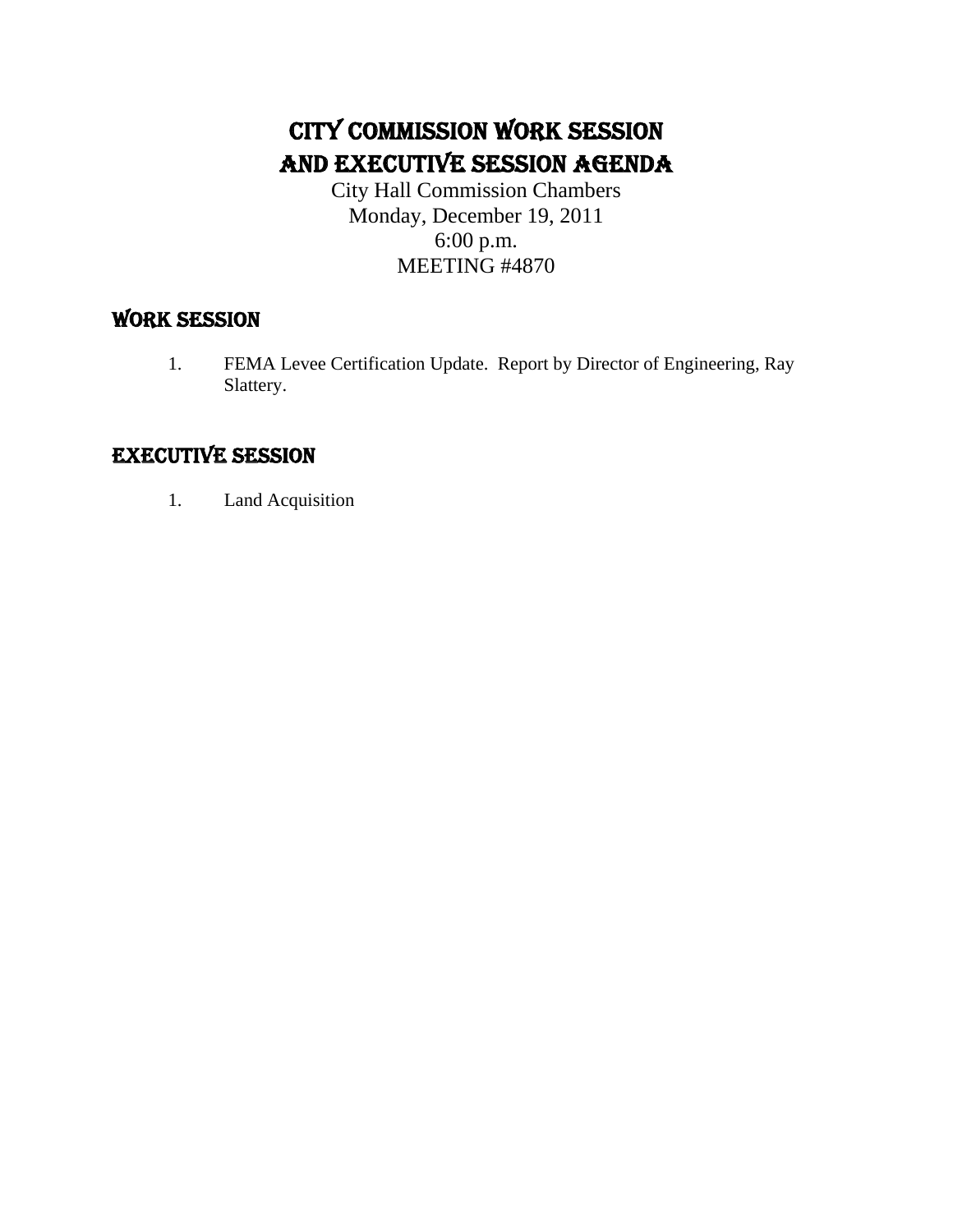## City of Dodge City

# *Memorandum*

December 15, 2011

TO: City Manager Assistant City Manager City Commissioners

FROM: Ray Slattery, P.E.

RE: Levee Certification Update

Since August of 2011 Wilson & Company has been working on Phase III of the Levee Certification. To date they have completed the following work of the Phase III Scope of Services;

Verifications – 94% of the anticipated work. Verify that the maintenance items outlined in Phase I have been completed. Also verify the existence of some conduits through and or adjacent to the levee, purpose or operational of two sanitary sewer outfalls, and that the sluice gates are operational. Once the updates to the Operation Manual has been completed, verification will need to be made to how the required closures will be made if or when necessary.

Video Documentation – 42% of the anticipated work. The video recordings of the 14 conduits that either drain through or under the levee was completed in November. The Engineer needs to complete the review of the recordings. An initial review shows only some minor repairs need to be completed.

Visual Inspection – 100% of the anticipated work. The engineer completed the visual inspection of a vault and three RCB's that are part of the levee system.

Geotechnical Analysis  $-1\%$  of the anticipated work.

 $2<sup>nd</sup>$  Ave. Bridge Closure – 73% of the anticipated work. The Engineer will evaluate two methods of closing the  $2^{nd}$  Ave. Bridge due to a flood event. One method is a stop-log closure at each end of the bridge. The other method will be for sand bag closure.